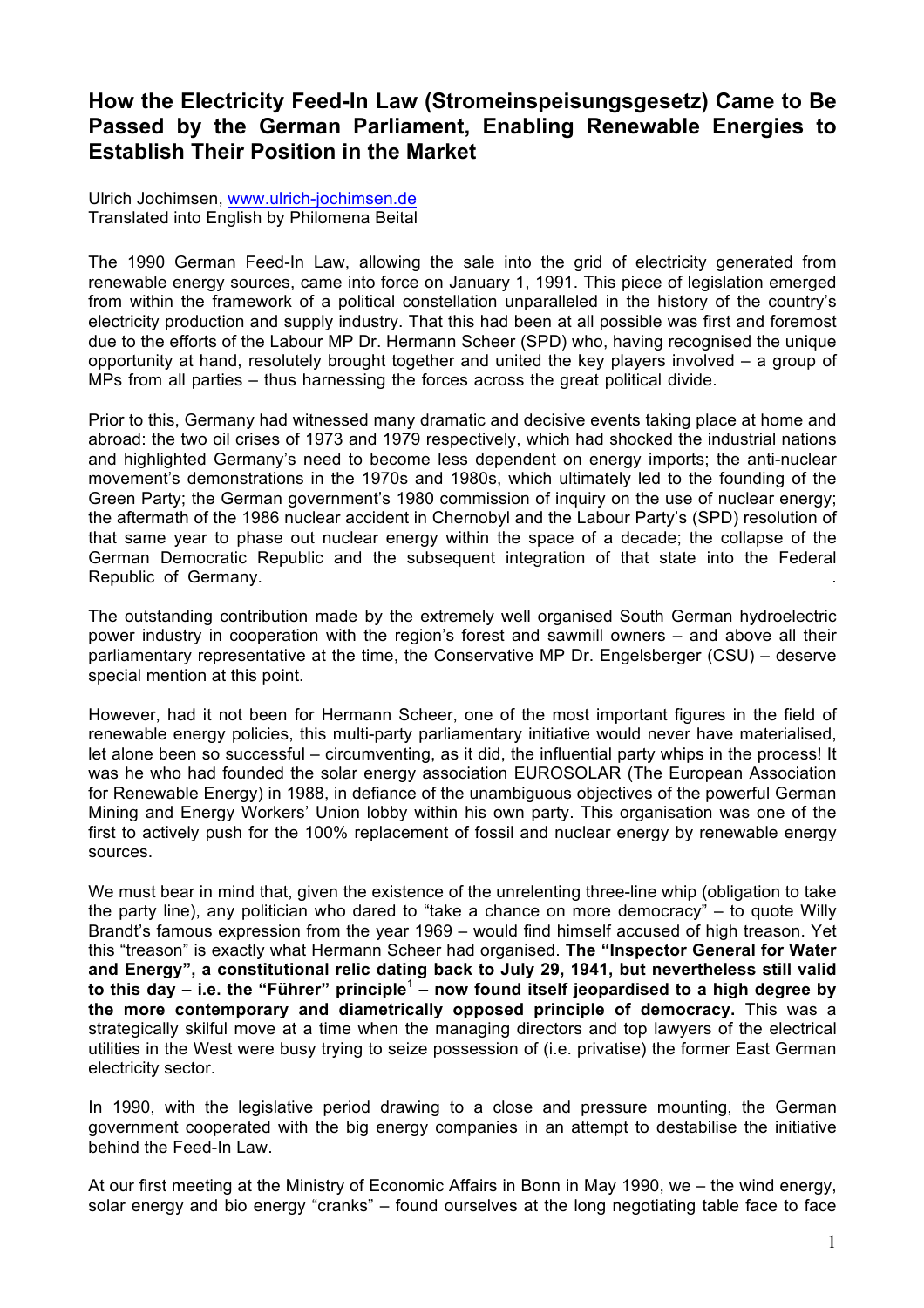with the united forces of the energy supply industry. Behind them stretched a huge photograph of an open cast lignite mine, which occupied the entire wall. Seated on the left were officials of the Ministry of Economic Affairs and on the right members of parliament and representatives of the hydroelectric power sector.

At that memorable meeting we were informed that negotiations about the future of the Feed-In Law would only be continued if Manfred Lüttke, the representative for the hydroelectric power industry in the federal state of Baden-Württemberg, packed his bags and left. Immediately, Erich Haye, Dr. Ivo Dahne and I made it quite clear that, if this was the case, we were going to get up and go too. Amidst the euphoria that accompanied German reunification, with its high ideal of "living at peace and in freedom" at last, neither the energy supply industry nor the German government – who, following a parliamentary resolution, were meant to present a legislative proposal before parliament – could have allowed themselves to push things too far. This would only have caused antagonism ahead of the celebrations with "our brothers and sisters in the East". Moreover, the energy supply industry in the West was completely tied up with its endeavours to appropriate the East German energy supply industry, which involved the scandalous "GDR power supply agreements", the wording of which has still not been disclosed to this day. In any case, the representatives of the energy supply industry felt confident that, sooner or later, they would be able to rid themselves of the Feed-In Law. .

#### **Due to the developments taking place concurrently, only one alternative remained open to the electrical utilities: They would either have to eradicate the Feed-In Law or else take over the entire East German electricity sector. After all, there was a danger that the cogeneration plant (combined heat and power) virus might spread westwards into the Federal Republic.**

Via the Network for the Decentralised Use of Energy, which we had set up in November 1990 through the People's Chamber, the highest organ of state power in the former East Germany, we succeeded in instigating judicial review proceedings at the Federal Constitutional Court against the "GDR power supply agreements", which had been drawn up by the electrical utilities in the West with the intention of taking over the entire network. These companies would not have been willing to run the risk of initiating parallel proceedings against the Feed-In Law, for fear that both lawsuits might be dealt with at the same time – in which case it would have become only too apparent that the fundamental structure of the German power industry dates back to the year 1941, when the NS-Regime was at its most brutal.

Our success: The impending lawsuit forced the electrical utilities to hand back part of their assets to some local authorities. On October 27, 1992 – in several respects an important date in the history of the Constitutional Court – it came to oral proceedings. Not at the Constitutional Court in Karlsruhe, however, but at the railway repair works in Stendal instead. Not only was the venue itself out of the ordinary: the court surprised us all **by introducing a settlement proposal**<sup>2</sup> – an anomaly in its history. **By so doing, it managed to prevent the necessary reappraisal of the laws governing the German energy sector, created during the Third Reich.** The court's president, Roman Herzog – who was later granted the office of Federal President in recognition of this settlement proposal – saw to it that the proceedings "ran dry" by allowing the case to continue for too long. And so the goal was achieved: **One by one, the 164 East German plaintiffs withdrew their charges**, after receiving "lucrative" offers from the West German energy supply industry, in keeping with the rule of mechanics whereby machinery will only function if it is well oiled – in other words, after allowing their own palms to be sufficiently greased.

Rupert Scholz, chief negotiator for the German parliament in the constitutional commission made up of both the Bundesrat (upper house, representing the federal states) and the Bundestag (lower house), acted in a similar manner: He did his utmost to stop the German constitution of May 23, 1949 from being transformed into one for the whole of reunified Germany. Not at all in keeping with article 146 which states that "this basic law shall cease to apply on the day on which a constitution freely adopted by the German people takes effect".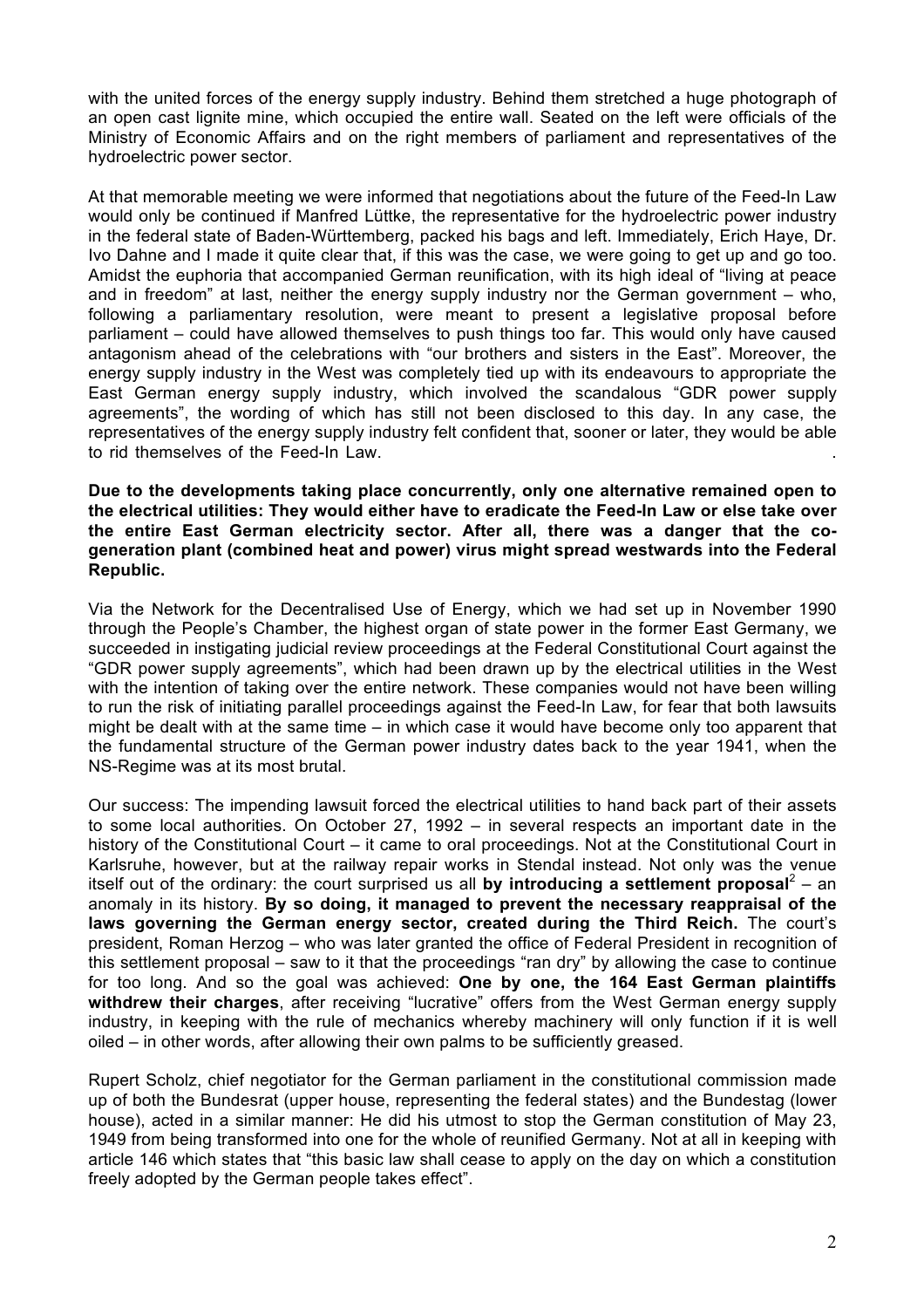Many people were probably asking themselves: Where on earth would we be then? Should it be revealed at this early stage that Theodor Maunz, who taught both Rupert Scholz and Roman Herzog, had written commentaries for Gerhard Frey's *Deutsche Nationalzeitung* (formerly *German National and Military Newspaper*) right up until his death in 1993 and that the German Reich still lives on in legal terms? Should all the wonderful takeover and bankrupting opportunities in the acceding territory (i.e. the five new federal states) be lost on account of a new and transparent constitution? Should a growth in power and revenues be sacrificed at the altar of such fantastical notions as "sustainability" and "democracy"?

### **The German Renewable Energy Association (Bundesverband Erneuerbare Energie) Is Founded to Safeguard the Feed-In Law**

The Renewable Energy Association was founded in 1991 as an umbrella organisation for small and medium-sized operating companies, in order to safeguard and strengthen the Feed-In Law. The management and top lawyers in the energy supply industry were unable to extend their influence over the rapidly developing renewable energy sector protected by this law, as long as they had not successfully warded off the legal proceedings against the "GDR power supply agreements" and taken possession of the energy production and supply network of the former GDR. At the beginning of September 1994, the last obstacles had been overcome and **the Feed-In Law came under immediate attack**. Only after some considerable effort and by standing shoulder-to-shoulder and closing the ranks right down through society was it possible to curb the onslaught. However, the delaying tactics employed by the large electrical utilities cost small and medium-sized operating enterprises a fortune, with some unable to survive financially as a result. This is how these large companies promote, protect and continue to breed new centralistic structures within the energy sector.

Since attack can sometimes be the best form of defence and with a new political constellation brought about by the change of government in 1998, the German **Renewable Energies Act (Erneuerbare-Energien-Gesetz)** – in full the **Act on Granting Priority to Renewable Energy Sources** – promoting large-scale generation of electricity from various renewable energy sources, was passed and implemented in 2000, as successor litigation to the Feed-in Law. Once again it was essentially Dr. Hermann Scheer MP who, now a member of the ruling party, promoted the campaign und protected the law right up to his death in 2010, while those "responsible" within the government had to be dragged to the ball, as was the case with the successful lawsuit at the European Court of Justice, concerning the approval of the "subsidies" granted under the Feed-In Law.

Up until the end of the 1990s, the front line in the battle had been clearly defined: on the one side, decentralised renewable energy and on the other, centralistic fossil and nuclear energy sources. Since then, however, the political demands of the population have forced those in favour of centralised structures to become active within the decentralised renewable energies sector – even if only to provide themselves with a devious alibi. In the eyes of the centralised energy supply industry, which had grown so mighty in the spirit of Kaiser, Siemens and Deutsche Bank, the current political state of affairs cannot possibly last much longer. Meanwhile, the industry acts according to the American slogan: "If you can't beat them, join them!" When the Feed-In Law was replaced by the Renewable Energies Law, the energy sector itself **succeeded in becoming a beneficiary of the "subsidies" available for the supply of renewable energies**.

Those wishing to see and contribute to a just and sustainable ecological and social development in Germany, would be advised to sever ties with the unscrupulous profiteering which is being carried out behind the camouflage of deceitful labels such as "sustainable" and "renewable". Otherwise their own credibility might one day be shattered and they could find themselves completely worn out and exposed to the ridicule of the established fossil and atomic energy sector. During their term of office, Chancellor Gerhard Schröder's red-green coalition government strengthened the dictatorship of the electricity supply industry significantly, under the guise of the so-called "liberalisation" created by Chancellor Kohl. And all this took place under the protection of Schröder's accomplice, Economic Affairs Minister Werner Müller (independent in political terms perhaps, but certainly not with regard to corporate interests). The energy supply sector is now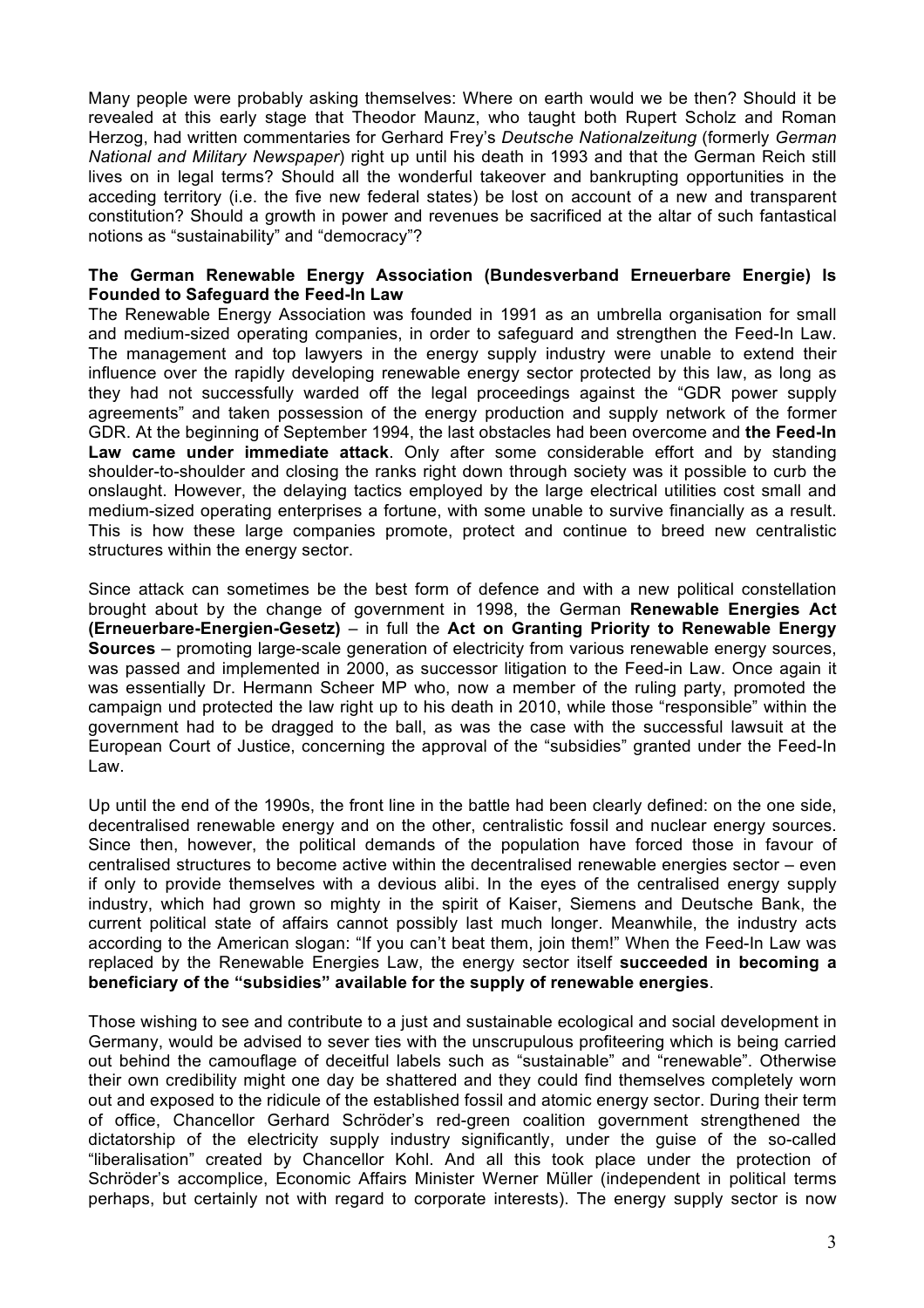demanding subsidy guarantees for its coal-fired power stations and monopoly guarantees for its new generation of large power plants and high-voltage transmission lines.

### **The Ongoing Destruction of Our Public Services and the Very Basis of Our Existence**

Shortly before the legislative period 1998-2002 came to an end – and while all the protestors were on holiday – this German government shamelessly ruined their political record with regard to energy policy. Chancellor Schröder and his Economic Affairs Minister Werner Müller (a former E.ON employee and eligible for a company pension) flouted the decision reached by the Monopolies Commission and the Federal Cartel Office and gave the go-ahead for the takeover of the Ruhrgas AG company by E.ON. The explicit aim of the merger was to limit competition in the German gas market. E.ON was to rise up to become a global player, financing its international conquests by means of guaranteed revenues, in other words by charging "unjustified and excessively increased" prices to its customers in Germany. At the same time, the concept of the multi-utility company as the ideal provider of services was being praised to the skies – "from the power station to the wall socket, from the borehole to the gas cooker and from the source to the water tap". But already in 2002, gas prices in Germany were far higher than those of other EU nations.

Aristotle, who perceived that form is a more decisive factor than substance, would also have recognised that **concentrating our attention on renewable energy sources alone will do nothing to ease the burden on our environment without the necessary structural changes within the energy sector**. Those in favour of a centralised system know all too well that people with no knowledge of the past have no future. After all, there used to be numerous decentralised electricity producers both in Germany and Japan, but these were brutally eliminated and expropriated and are now more or less forgotten. And the centralists are sure to gain control of the present situation too. If, in the decentralist camp, we have no leaders with a knowledge of the history of our electricity production and supply networks, then the ripe fruits of all our labours are simply going to fall into the laps of the proponents of centralism. Hence their strategy to first of all undermine the long-established hydroelectric power sector because after that it will be easy for them to gain control of the wind energy sector with its lack of historical awareness.

Those in favour of centralism cannot forget for one moment that it was the decentralised hydroelectric power industry under the leadership of Manfred Lüttke, vice-president of the German Renewable Energy Association, who bestowed on them the incredibly successful and – for their intents and purposes – highly dangerous Feed-In Law of December 7, 1990, written down clearly on a single sheet of standard-size paper! In 2002, Chancellor Schröder's old government was literally washed back into power by a very narrow majority as a result of both the severe flooding caused when the River Elbe ran at an all-time high and the threat of war in Iraq. The advocates of centralism among the realists in the Green Party subsequently informed the Renewable Energy Association that a new generation was now in power and that the time had come for the older generation to remove themselves quietly, important though their role may have been in the past. The association should now open itself up to the financial market, to factory farming, monocultures and offshore wind power.

Having served on the board at the Renewable Energy Association from its founding on December 14, 1991 until April 2007, I feel obliged to point out the reasons why it was founded in the first place and the aims it originally pursued. I continue to support those aims and promote them as a directive for the association's policies in the future. From 1962-1968, I worked at the Institute for Experimental Nuclear Physics at the Nuclear Research Centre of the Institute of Technology in Karlsruhe. I can still picture quite clearly the terrible responsibility  $-$  and the helplessness  $-$  of those who, having designed the atomic bomb as an instrument with which to contain National Socialism, were later forced to witness the devastation and suffering caused by their well-meant invention after the bombing of Hiroshima and Nagasaki. This example illustrates what the chemical industry and energy sector – with their close ties to the state – are capable of if they are not kept under control.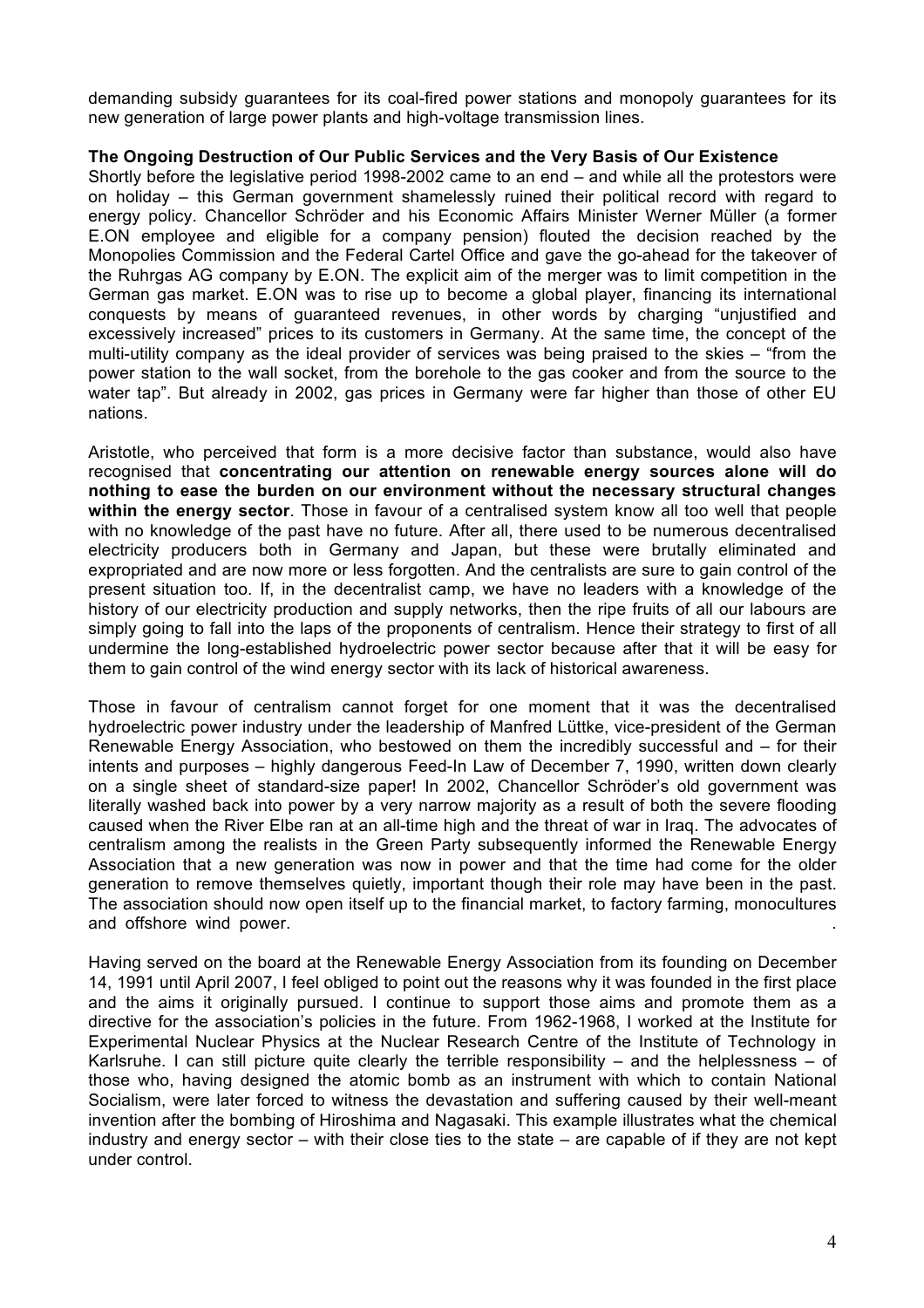The energy supply industry is ruthlessly transforming the concept of renewable energy sources, as a strategy to preserve the provision of our essential public services, into the exact opposite – the business of death and destruction. The word "sustainable" serves only as a wrapping to conceal the true nature of the products they put on the market and the destruction of our natural surroundings caused by their unethical business practices. Their ultimate aim is to make the public subservient to the oligopolies.

In the federal state of Brandenburg – an hour's drive from Berlin – whole areas, which were once green pastures and thriving landscapes, are turning into desert. Lusatia was formerly a lignite mining region and so-called government "revitalisers" are now describing how savannah areas are beginning to appear there. And this in Lusatia, of all places, whose name derives from the Sorbian word *luzicy* meaning "swamps" or "water-hole". Only a century ago, this was one of the most waterrich and fertile areas of Central Europe! **This progressive destruction is ultimately the work of eight decades of German policy in the energy and chemical sectors**. Seen in moral and cultural terms, this is quite clearly wrongdoing of immeasurable proportions, **protected by the dominant sciences jurisprudence and economics, now bereft of any real content**. This destruction is an expression of what happens when the ruling doctrine of the day is moronically repeated in parrot-fashion. It was people with no awareness of the past who strengthened the old power and economical structures in the course of the last 65 years. Instead of analysing and reappraising these structures, they transfigured and camouflaged them. With their legal expertise, they defended the Kaiser's Mining Act of 1871 and Hitler's central constitutional institution "Inspector General for Water and Energy"<sup>3</sup>. To this very day, these forces have been able to prevent genuine liberalisation with regard to energy policy, as well as the establishment of an effective supervisory and regulatory authority.

For whole generations to come, the landscapes ravaged by unrestrained energy policies will stand out as conspicuous monuments to the ruthless exploitation and desire for further conquests of the RWEs, E.ONs, EnBWs, Vattenfalls and Co. These supra-regional multi-utility companies are supported legally and politically by the billions of euros of tax-exempt accrued liabilities available to the atomic power industry. These multi-utility companies can use this capital income unrestrictedly, for example to buy out rivals or for breaking into new markets. At the same time, decentralised renewable power supplies are being depicted in a defamatory manner as a means of exploiting the public at large.